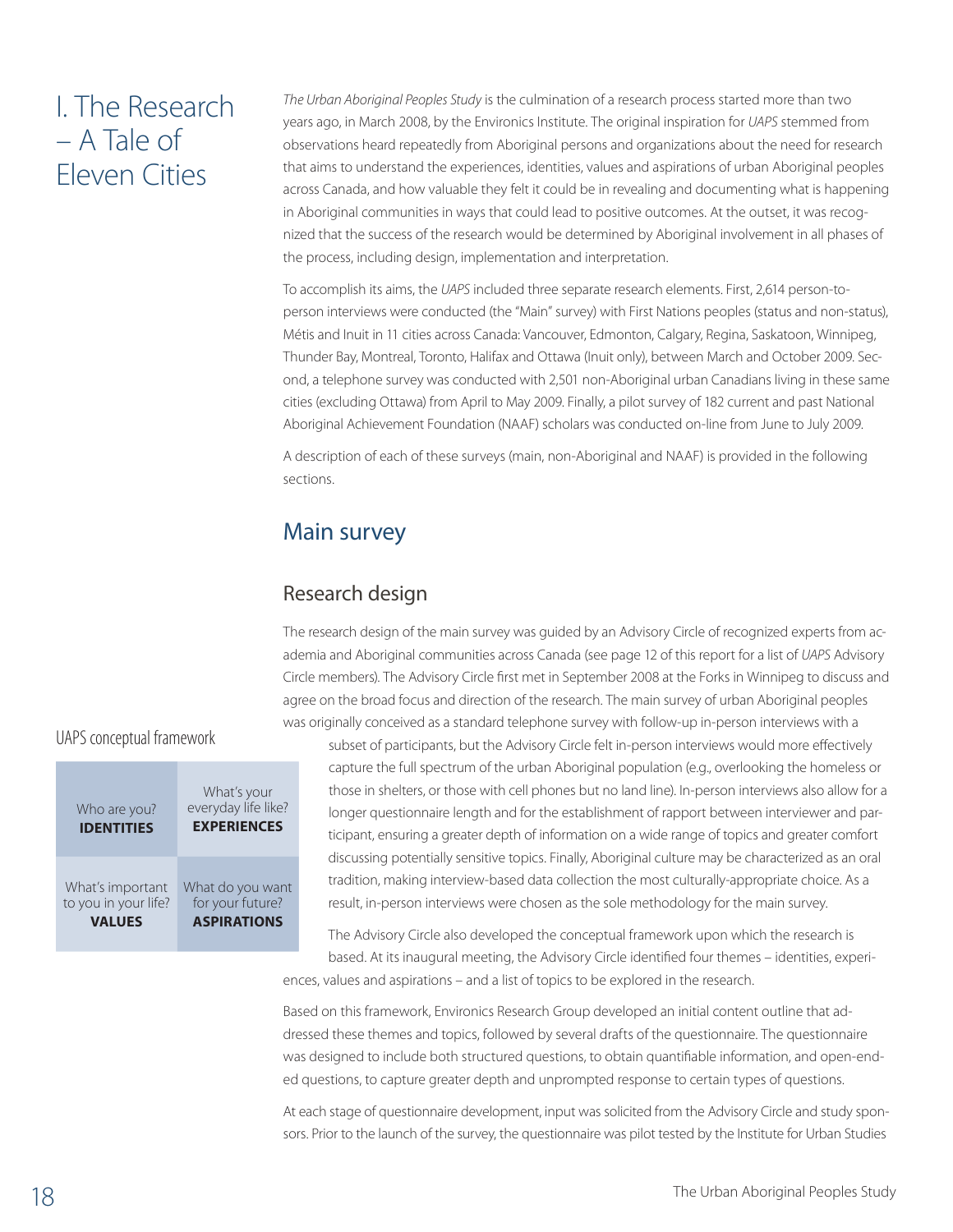at the University of Winnipeg (which also served as the local project team in Winnipeg for interviews conducted among First Nations peoples and Inuit). The pilot test consisted of interviews with a small sample of Aboriginal participants, conducted in the same manner as for the full survey. A small number of relatively minor questionnaire changes were implemented following feedback from the pilot test.

#### Implementation

The implementation of the main survey was co-ordinated by two Aboriginal Project Managers, who managed the local research teams in each city.The Project Managers were responsible for recruiting a Project Co-ordinator in each city, <sup>2</sup> who are affiliated with universities or other organizations, or are independent community members (i.e., have no such affiliations), and most of whom are Aboriginal. Each Project Co-ordinator recruited and trained approximately eight to 10 local Aboriginal students and other community members to conduct the interviews (in total, there were 116 Aboriginal interviewers involved in this study). Project Co-ordinators themselves also received training in research methodologies and interviewing through the Institute of Urban Studies at the University of Winnipeg.

The main study was conducted with 2,614 individuals aged 18 or older who self-identify as First Nations (status or non-status), Métis or Inuit, across the 11 cities included in the study. The 10 main cities include Vancouver, Edmonton, Calgary, Saskatoon, Regina, Winnipeg, Thunder Bay, Toronto, Montreal, and Halifax. These 10 cities have a total population of 286,000 Aboriginal people, representing 46 percent of the urban Aboriginal population in Canada. Ottawa comprised the 11th city, and was added to include an important urban Inuit community. The geographic boundary for each city was defined as the Census Metropolitan Area (CMA), and excluded urban reserves.

Perhaps the greatest methodological challenge in conducting this survey was defining and locating representative samples of Aboriginal peoples in each city. There is no sampling frame available for the urban Aboriginal population. The 2006 Census provides comprehensive and reasonably current population statistics, although Statistics Canada does acknowledge limitations related to its enumeration of Aboriginal Peoples due to "under-coverage" (individuals who are missed on Census Day, for example, because they are homeless or transient), and those living in institutions such as hospitals, jails or shelters.<sup>3</sup> To ensure as representative a sample of urban Aboriginal peoples as possible, the 2006 Census was used to construct a profile of Aboriginal people 18 years and older in each city, based on Aboriginal identity (First Nations, Métis, Inuit), age, gender and education. Given the importance of First Nations Elders to their communities, efforts were made to include a minimum number in each city. In Toronto, the sample was also designed to include representation from both the 416 and 905 area codes. Interviews were mostly conducted in English, with a small number of French interviews in Montreal, and Inuktitut interviews among Inuit in Ottawa.

Based on the population profiles developed, quotas were established for all age, gender, education and identity groups in each city. To "populate" these cells, the study relied primarily on "snowball" or "network-based" sampling to identify participants. These are sampling techniques whereby study participants suggest friends or acquaintances as possible new participants, and are typically used with populations that are difficult to reach.

For the *UAPS*, Project Co-ordinators in each city worked with local Aboriginal organizations, colleges and universities, and community foundations, who referred individuals who were interested in participating in the survey. These initial individuals then referred their peers, and so on. Project Co-ordinators and

<sup>2</sup> There were two Project Co-ordinators in Winnipeg, one of whom was responsible for interviews with First Nations peoples and Inuit, and one of whom was responsible for interviews with Métis.

<sup>3</sup> http://www.statcan.gc.ca/pub/12-592-x/12-592-x2007001-eng.htm (Accessed January 25, 2010).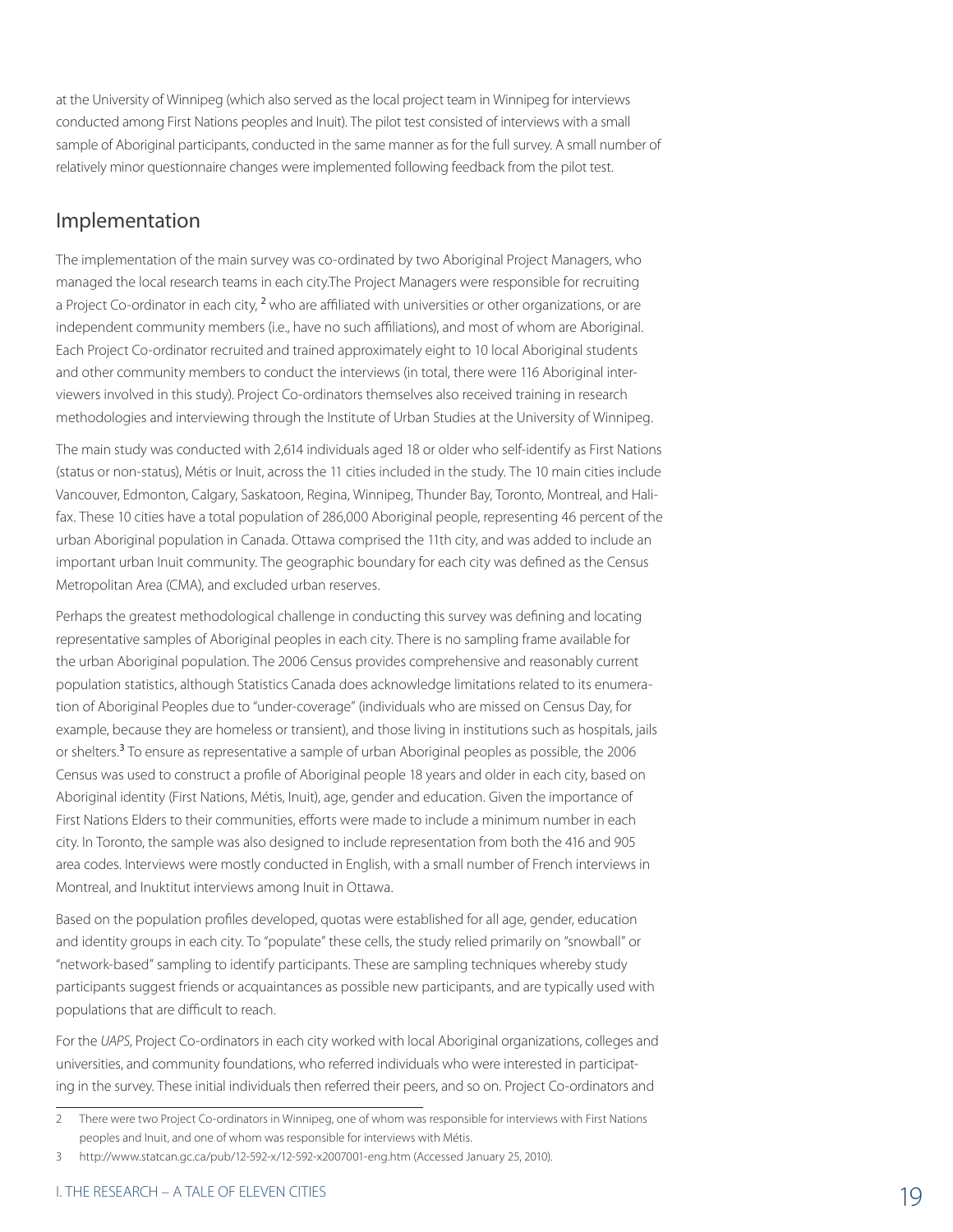interviewers were extremely resourceful and used a variety of other methods to recruit participants, including posters, recruiting at Aboriginal events, telephone numbers for individuals to call if they wanted to participate, or simply visiting areas of the city (e.g., parks or apartment complexes) where Aboriginal people live or gather. As potential participants were identified through these multiple sources, they "populated" the relevant cells of the city profile, so that the final sample in each city matched the population according to these characteristics (age, gender, education and identity). The characteristics were also verified with each participant prior to the start of their interview. Interviewing in each city took place over one to four months, with interviews conducted between March 4 and October 4, 2009.

This approach was ultimately successful in achieving a representative sample of Aboriginal peoples in most cities, and including hard-to-reach groups of Aboriginal peoples such as individuals who are renting a room in a rooming house or hostel (4% of the final sample), or living in a temporary shelter (3%), or who are homeless (less than 0.5%).

The research was conducted in accordance with established standards and procedures for social science research and the Tri-Council Policy Statement on Research Ethics (SSHRC, NSERC, CIHR), as well the standards set out by the Marketing Research and Intelligence Association (MRIA). Potential participants were fully briefed about the research at the recruiting stage, to ensure they could make an informed decision about their participation. The briefing explained the purpose of the study, how the information was to be used, and the time required, and ensured they understood the voluntary nature of the research and the guaranteed anonymity of their responses. Each participant who completed the survey was paid \$50.00 (either in cash or in the form of a gift card) as a thank you for their time. Each of the local research teams worked hard to create a safe space for participants to speak freely and without fears of being judged. The success of this approach is demonstrated by the fact that many interviews went well beyond an hour in length and produced a rich and detailed set of responses from participants.

A limitation in the sampling of the main survey is that it under-represents Métis in Saskatoon, Montreal and Halifax compared to the 2006 Census. The local research team in Saskatoon encountered difficulties in carrying out their mandate, and in the end too few interviews were conducted with Métis with a college or university education, suggesting there may have been particular difficulties in identifying

|              |          | <b>First Nations</b><br><b>Métis</b> |          |               | <b>Inuit</b> |               |
|--------------|----------|--------------------------------------|----------|---------------|--------------|---------------|
|              | Sample % | <b>Census</b>                        | Sample % | <b>Census</b> | Sample %     | <b>Census</b> |
| Vancouver    | 64       | 60                                   | 33       | 40            | 3            | 1             |
| Calgary      | 55       | 40                                   | 42       | 60            | 4            | 1             |
| Fdmonton     | 52       | 41                                   | 42       | 58            | 6            | 1             |
| Regina       | 59       | 52                                   | 40       | 48            | 1            | $\ast$        |
| Saskatoon    | 76       | 51                                   | 24       | 49            | ∗            | $\ast$        |
| Winnipeg     | 50       | 35                                   | 48       | 65            | 1            | 1             |
| Thunder Bay  | 71       | 72                                   | 29       | 27            |              | $\ast$        |
| Toronto      | 69       | 67                                   | 27       | 32            | 4            | 1             |
| Montreal     | 65       | 62                                   | 10       | 35            | 25           | 3             |
| Halifax      | 73       | 59                                   | 24       | 38            | 3            | 3             |
| <b>TOTAL</b> | 60       | 49                                   | 30       | 50            | 10           | 1             |

Actual (unweighted) UAPS sample distribution by Aboriginal identity group compared to 2006 Census

\* indicates less than 0.5%

more assimilated Métis for participation. In Montreal and Halifax, the lack of clarity within the communities-at-large in these cities around the definition of Métis identity may be a contributing factor.

The adjacent table presents the proportion of interviews in each city conducted with First Nations peoples, Métis and Inuit, in comparison to the population proportions reported by the 2006 Census.

At the analysis stage, data were weighted to accurately reflect the distribution of the population according to the 2006 Census. The data for Inuit have been included as part of the main survey results, and accordingly have been weighted to their appropriate proportion within the Aboriginal population of these 11 cities. A separate report focusing on the Inuit results combined across cities will be produced at a later date. The table on the next page presents both the actual (unweighted) and the weighted participant profiles in the 11 cities included in the main survey.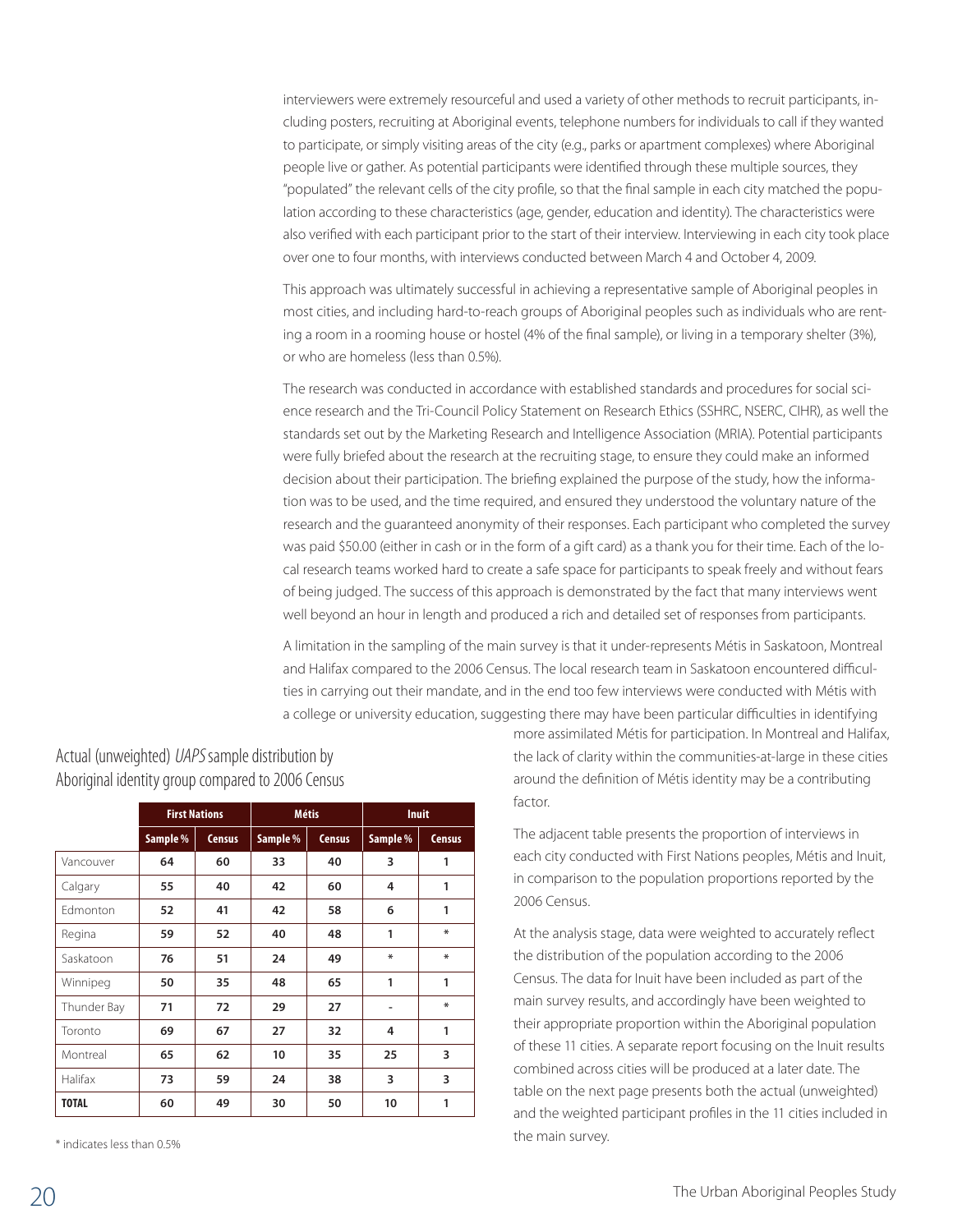The adjacent table presents the household income, living situation and Elder status for survey participants (characteristics for which there are no comparable Census information).

#### Analysis and interpretation

Completed questionnaires were coded and data entered at Environics' data processing facilities in Toronto. The process of coding verbatim responses was conducted with Aboriginal involvement, to ensure cultural nuances were captured. In addition to having members of the Toronto interviewing team involved in coding some of the questionnaires, the final codes assigned to open-ended responses were reviewed by members of the Montreal interviewing team, under the auspices of the firm Acosys.

The interpretation of the study results was iterative in nature, and unfolded in stages. Initially, the data were analyzed and pulled together into a working draft report by the Environics research team. In November 2009, the Advisory Circle and some of the Project Co-ordinators met for a second time at the Forks in Winnipeg to discuss insights emerging from the research, and to agree upon the narrative and the conclusions of the study. The Environics team then revised the report, drawing further upon the expertise of members of the Advisory Circle as required. The Advisory Circle then reviewed and provided feedback on the revised report prior to it being finalized.

Once the *UAPS* was underway, it was recognized that there was a significant opportunity to expand upon the standard reporting for this type of project by creating a video archive of the lives of urban Aboriginal peoples, as told in their own words. The Department of Indian Communication Arts at First Nations University was commissioned to conduct 50 one-hour long video interviews with survey participants in each city, with the objective of bringing the study "to life" with the faces and voices of diverse individuals involved in the *UAPS*. This video archive will eventually be made available on the *UAPS* website www.uaps.ca. The hope is that 100 years from now the archives will remain an invaluable source of information about this time, and a yardstick against which to measure progress.

# Survey of non-Aboriginal Canadians

The survey of non-Aboriginal Canadians is an important component of this study because it reveals how this population currently views the experience of Aboriginal peoples, reflecting some of the barriers and opportunities facing the Aboriginal community. A telephone methodology was chosen for the non-Aboriginal survey as it is the most effective and proven mode for identifying and contacting the population-at-large for this type of survey.

The *UAPS* Advisory Circle discussed the focus for the non-Aboriginal questionnaire and identified some question areas at its inaugural meeting in September 2008. Based on this input, Environics developed an initial content outline, followed by a draft questionnaire, which were circulated to the Advisory Circle and study sponsors for feedback. The content of this questionnaire is distinct from the questionnaire for the main survey (with Aboriginal peoples), although it includes a few of the same questions where comparisons were appropriate. The questionnaire also incorporates questions from ongoing public opinion syndicated research conducted by Environics (*FOCUS CANADA*) that allow for comparisons to historical data. The final questionnaire includes primarily structured questions, to obtain quantifiable information, but also incorporates a few open-ended questions to capture greater depth and unprompted response to certain types of questions.

UAPS participant profile

|                                    |                                      | (%)             |
|------------------------------------|--------------------------------------|-----------------|
|                                    |                                      | Weighted        |
| HOUSEHOLD INCOME                   |                                      |                 |
| $<$ \$10,000                       |                                      | 18              |
| \$10,000 - \$30,000                |                                      | 23              |
| \$30,000 - \$60,000                |                                      | 22              |
| $$60,000+$                         |                                      | 10              |
| Refused                            |                                      | 9               |
| <b>LIVING SITUATION</b>            |                                      |                 |
| Renting an apartment or house      |                                      | 56              |
| Homeowner                          |                                      | 18              |
| Living with friends or family      |                                      | 17              |
| hostel                             | Renting a room in rooming house/     | 4               |
| Living in a temporary shelter      |                                      | 3               |
| Homeless                           |                                      | ∗               |
| <b>ELDER</b>                       |                                      |                 |
| Yes                                |                                      | 11              |
| N <sub>0</sub>                     |                                      | 89              |
|                                    |                                      |                 |
|                                    | <b>Actual</b><br>(Unweighted)<br>(%) | Weighted<br>(%) |
| <b>IDENTITY</b>                    |                                      |                 |
| <b>First Nations</b>               | 60                                   | 50              |
| Status                             | 56                                   | 46              |
| Yes, registered<br>under Bill C-31 | 15                                   | 14              |
| Non-status                         | 4                                    | 4               |
| Métis                              | 30                                   | 49              |
| Inuit                              | 10                                   | 1               |
| <b>GENDER</b>                      |                                      |                 |
| Men                                | 41                                   | 45              |
| Women                              | 58                                   | 55              |
| AGE                                |                                      |                 |
| $18 - 24$                          | 20                                   | 19              |
| $25 - 44$                          | 50                                   | 47              |
| $45+$                              | 29                                   | 34              |
| EDUCATION                          |                                      |                 |
| No diploma                         | 27                                   | 29              |
| High school                        | 31                                   | 28              |
| diploma                            |                                      |                 |
| College degree                     |                                      |                 |
|                                    | 23                                   | 33              |
| University                         | 19                                   | 10              |
| degree                             |                                      |                 |
| <b>CITY</b>                        |                                      |                 |
| Vancouver                          | 10                                   | 15              |
| Calgary                            | 10                                   | 9               |
| Edmonton                           | 10                                   | 17              |
| Saskatoon                          | 9                                    | 7               |
| Regina                             | 10                                   | 5               |
| Winnipeg                           | 10                                   | 24              |
| Thunder Bay                        | 10                                   | 4               |
| Toronto                            | 10                                   | 11              |
| Montreal                           | 10                                   | 7               |
| Halifax<br>Ottawa (Inuit           | 8                                    | 2               |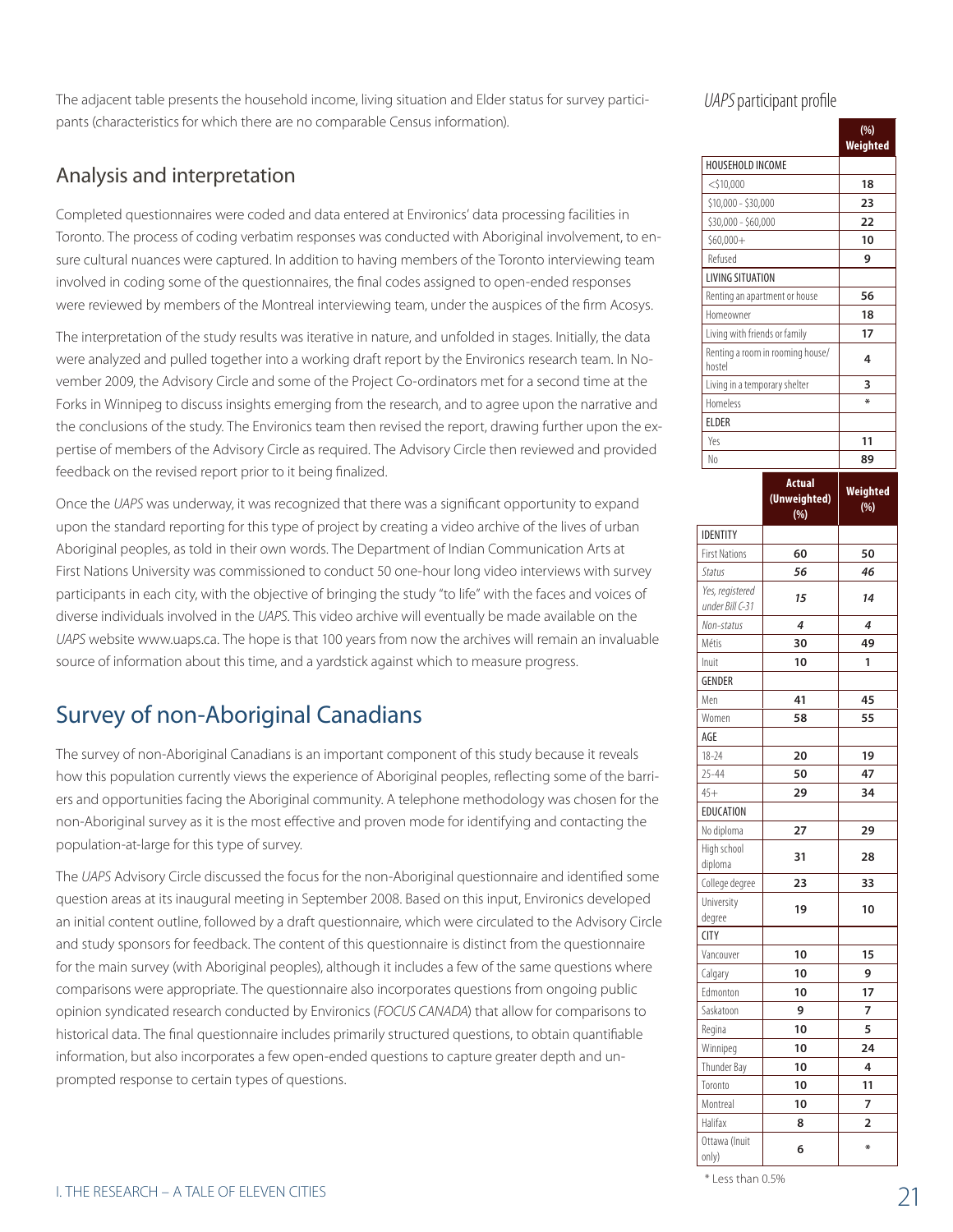Prior to finalizing the survey for field, Environics conducted a full pilot test with "live" participants. This consisted of telephone interviews in the same manner as for the full survey, but with a small sample of participants. Following the pilot test, a small number of revisions to the questionnaire were identified and implemented.

This survey consists of telephone interviews conducted with a representative sample of 2,501 non-Aboriginal people (aged 18 and older) living in 10 of the cities covered by the main study (excluding Ottawa) (250 per city). Interviewing took place between April 28 and May 15, 2009. The margin of error for a probability sample of 2,501 is plus or minus 2.0 percentage points, 19 times in 20.<sup>4</sup>

# National Aboriginal Achievement Foundation (NAAF) pilot survey

The National Aboriginal Achievement Foundation is a nationally registered non-for-profit organization dedicated to raising funds to deliver programs that provide the tools necessary for Aboriginal peoples to achieve brighter futures. The purpose of the NAAF survey is to measure the experiences and successes of these scholars, and derive insights from their lives and careers that will aid future generations of aspiring Aboriginal students.

Originally conceived as a larger study, the NAAF survey was ultimately conducted as a smaller pilot since older records were not up-to-date and did not always contain current contact information. The results of the NAAF pilot survey are based on an on-line survey completed by 182 current and past NAAF scholarship recipients. An on-line methodology was chosen because the NAAF typically communicates with its scholars by e-mail and therefore had relatively current contact information. The NAAF has also had success with on-line surveys in the past, and an on-line survey is appropriate both for the type of information the *UAPS* is collecting and for the audience (those with post-secondary education who are likely comfortable with this survey format).

This questionnaire is based on the version used for the main survey. The *UAPS* Advisory Circle and the NAAF provided input into removing sections and/or questions of less relevance (e.g., questions on political engagement, the justice system) and expanding others (e.g., education section, what a NAAF award means for identity). The questions were also revised as necessary from an interviewer-led format to a self-completion format appropriate for an on-line methodology. The final questionnaire included primarily structured questions, to obtain quantifiable information, with a few open-ended questions to capture greater depth.

The NAAF compiled a list of 1,800 e-mails for current and past scholarship recipients. This list was heavily weighted towards recent recipients, since older records are not up-to-date and thus do not contain e-mail addresses or current contact information. NAAF sent an e-mail to each scholarship recipient to inform them of the research, and invited them to participate in the survey and requested a reply to confirm their interest. A total of 296 NAAF scholars indicated their interest in participating, of which 182 completed the on-line survey. Two-thirds of participants in the NAAF survey are currently in school (61% full-time and 7% part-time), while one-third (32%) have completed or are no longer in school. This survey took place between June 16 and July 6, 2009.

Further details on the methodology of all three *UAPS* surveys are provided in the Appendix to this report.

Because the sample for the main survey is based on individuals who initially "self-selected" for participation, no estimate of sampling error can be calculated for the main survey. It should be noted that all surveys, whether or not they use probability sampling, are subject to multiple sources of error, including but not limited to sampling error, coverage error and measurement error.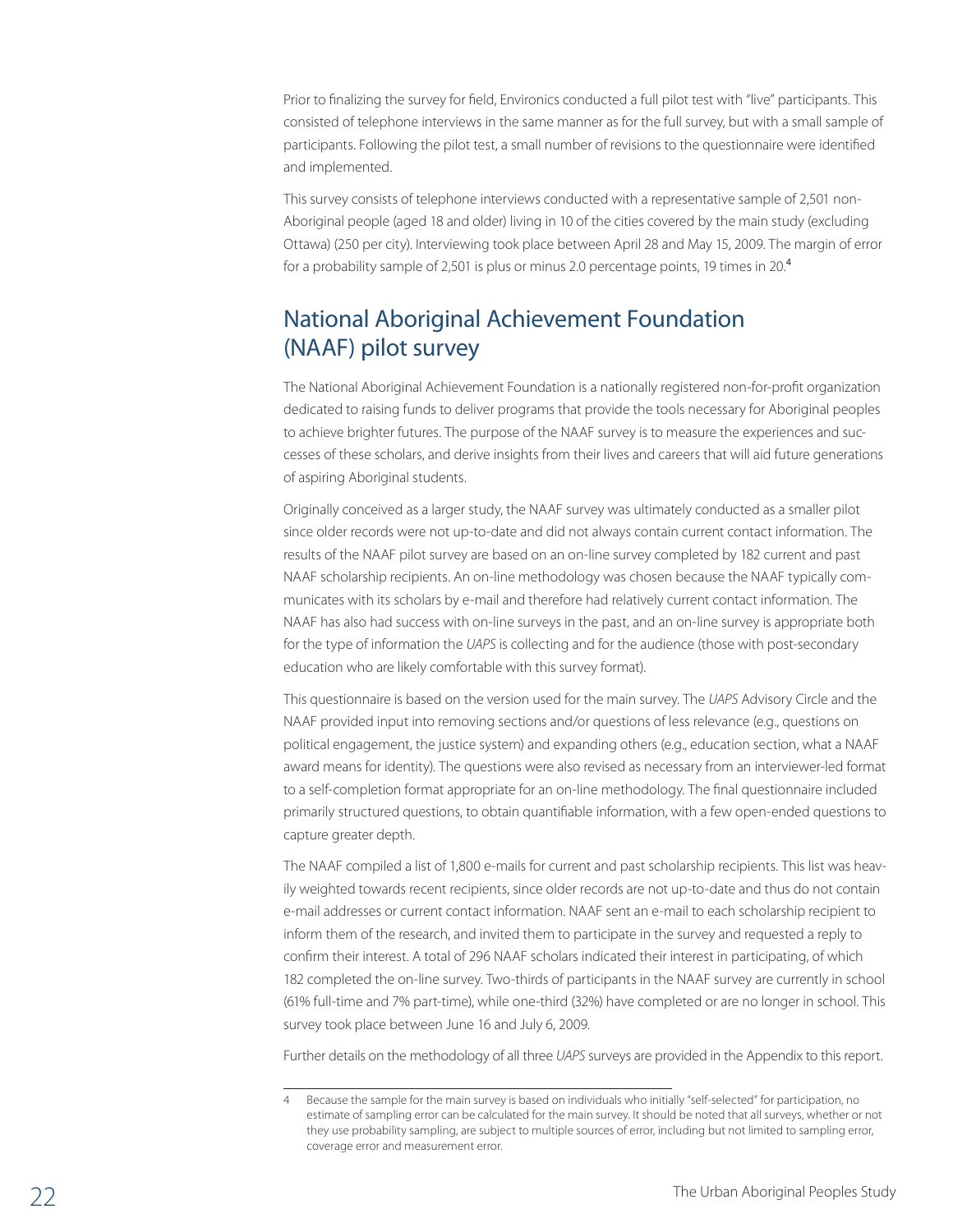This chapter provides background information drawn from Statistics Canada and other relevant sources on the Aboriginal population in Canada. It includes a description of the Aboriginal identity population (First Nations, Métis, Inuit), along with socio-demographic information on population growth rates, urbanization, and socio-economic trends. As well, this chapter briefly highlights the enduring colonial legacy experienced by Aboriginal peoples living in urban centres today.

# II. The Urban Aboriginal **Context**

### First Nations, Métis and Inuit peoples

For the purposes of this study, the *UAPS* designed the research approach, and reports survey results, based on three Aboriginal "identity groups": First Nations, Métis and Inuit. *UAPS* participants identified themselves as belonging to one of these three groups. Nonetheless, it is important to recognize that the peoples captured in these three groups may consider themselves to be quite different from others in the same group. The categories "First Nations," "Métis" and "Inuit" encompass a tremendous amount of Aboriginal diversity that, while beyond the scope of the *UAPS* to fully capture, does exist.

According to the 2006 Census, a total of 1,172,790 people in Canada identified themselves as an Aboriginal person, that is, First Nations, Métis or Inuit. This population accounts for almost four percent of the total population of Canada.

First Nations people, Métis and Inuit are three distinct peoples with unique histories, languages, cultural practices and spiritual beliefs.

**First Nations people.** As of 2006, there are 698,025 First Nations people in Canada. "First Nations people" refers to Status and Non-Status "Indian" peoples in Canada. First Nations peoples are identified in the Constitution as one of the founding nations of Canada, along with the English and French. Many communities also use the term "First Nation" in the name of their community. Currently, there are 615 First Nation communities, which represent more than 50 nations or cultural groups and 50 Aboriginal languages.

The First Nations population increased 29 percent between 1996 and 2006. The majority of First Nations people are Status Indians, meaning they are registered under the *Indian Act*. 5 The census enumerated 564,870 people who reported they were Registered Indians, 81 percent of the total First Nations population. An estimated 133,155 First Nations people identified as Non-Status, meaning they were not registered under the *Indian Act*.

*UAPS* participants who identified as "First Nations" are generally referred to as "First Nations peoples" and, where appropriate, as "status First Nations peoples" and "non-status First Nations peoples" for the purposes of this report.

**Métis.** Of the 1,172,790 people who identified themselves as an Aboriginal person in the 2006 Census, 389,785 reported they were Métis. This population has almost doubled (increasing by 91%) since 1996. The term "Métis" used here refers to Aboriginal people of mixed First Nations and European ancestry who identify themselves as Métis people, as distinct from First Nations people, Inuit or non-Aboriginal people.

The Métis National Council (www.metisnation.ca) defines Métis as "a person who self-identifies as Métis, is of historic Métis Nation ancestry, is distinct from other Aboriginal peoples and is accepted by the Métis Nation." The Métis people constitute a distinct Aboriginal nation largely based in western Canada. The "historic Métis Nation's Homeland" is based on the traditional territory upon which the

*"Canada is about to become a whole lot different in the next couple of generations – the Aboriginal population is growing faster than any other group of people."*

> *— Waubgeshig Rice (The Globe and Mail on-line edition, July 20, 2009)*

<sup>5</sup> The *Indian Act* sets out certain federal government obligations and regulates the management of Indian reserve lands, moneys and other resources. Only Status Indians are recognized as Indians under the Indian Act, and therefore entitled to certain rights and benefits under the law. Source: Aboriginal Peoples in Canada in 2006: Inuit, Métis and First Nations, 2006 Census.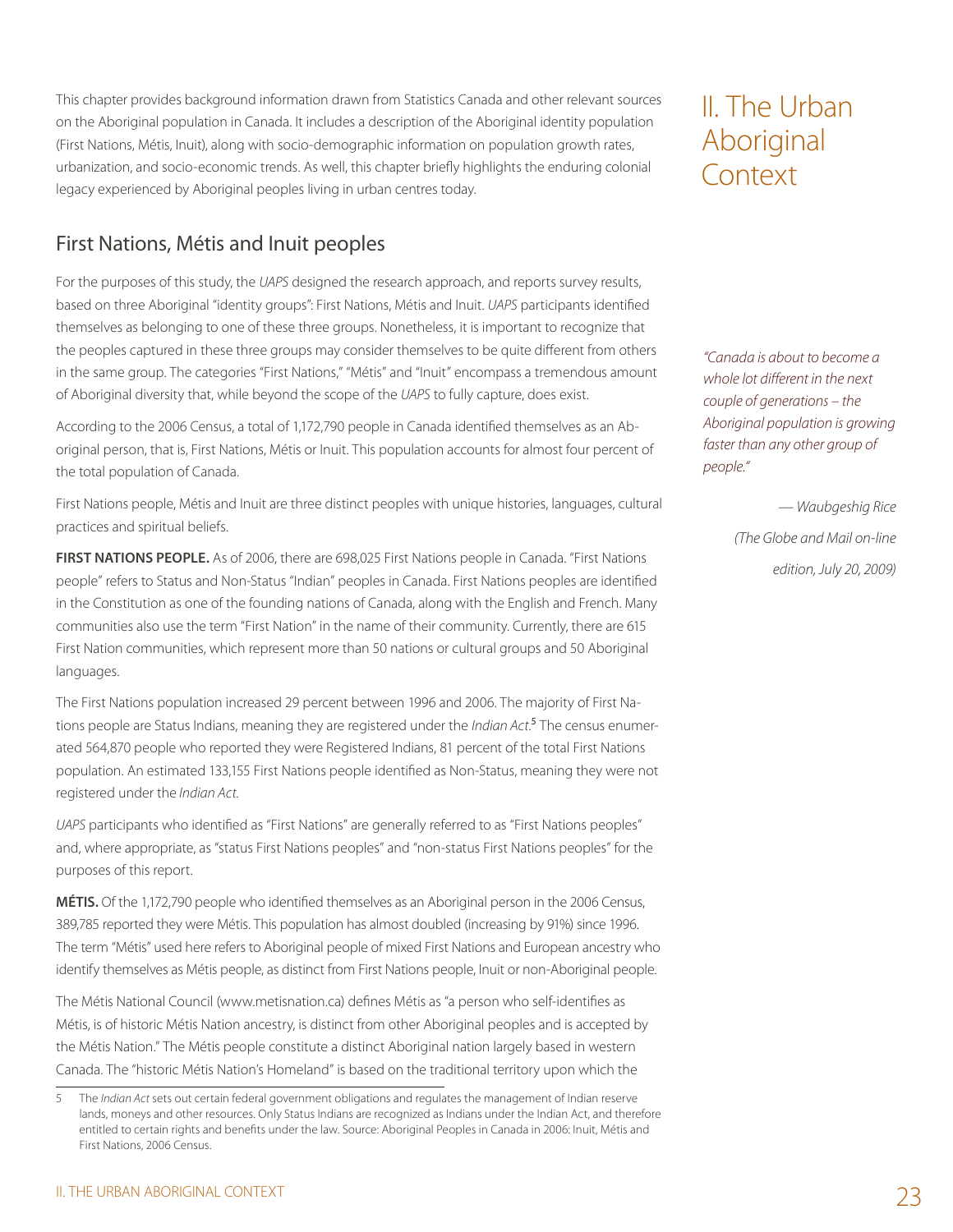Métis people have historically lived and relied upon within west central North America. This territory roughly includes the three Prairie provinces (Manitoba, Alberta and Saskatchewan), parts of Ontario, British Columbia and the Northwest Territories.

**INUIT.** In 2006, 50,485 individuals identified as Inuit. Inuit are the Aboriginal people of Arctic Canada. About 45,000 Inuit live in 53 communities in: Nunatsiavut (Labrador); Nunavik (Quebec); Nunavut; and the Inuvialuit Settlement Region of the Northwest Territories. Between 1996 and 2006, the Inuit population rose by 26 percent.<sup>6</sup>

## **Aboriginal identity 2006 Percentage change from 1996 to 2006\*\*\*** Total population **31,241,030 9**

The Aboriginal identity population, 2006

| Aboriginal identity population            | 1,172,790  | 45 |
|-------------------------------------------|------------|----|
| First Nations people*                     | 698,025    | 29 |
| Métis*                                    | 389,785    | 91 |
| $Init*$                                   | 50,485     | 26 |
| Multiple and other Aboriginal responses** | 34,500     | 34 |
| Non-Aboriginal population                 | 30,068,240 | 8  |

Includes persons who reported a North American Indian, Métis or Inuit identity only

Includes persons who reported more than one Aboriginal identity group (North American Indian, Métis or Inuit) and those who reported being a Registered Indian and/or Band member without reporting an Aboriginal identity.

- \*\*\* Data have been adjusted to account for incompletely enumerated reserves in 1996 and 2006.
- *Sources: Aboriginal Peoples in Canada in 2006: Inuit, Métis and First Nations, 2006 Census, Statistics Canada*

#### Aboriginal population and proportion of CMAs, with population increase, 2001-2006

|                 | <b>Aboriginal</b><br>population<br>$(2006)$ (n) | <b>Proportion</b><br>of CMA<br>(2006) | <b>Change</b><br>$2001 - 2006$ |
|-----------------|-------------------------------------------------|---------------------------------------|--------------------------------|
| Halifax         | 5,320                                           | 1.4%                                  | $+51%$                         |
| Ottawa-Gatineau | 20,590                                          | $1.8\%$                               | $+52%$                         |
| Montreal        | 17,865                                          | $0.5\%$                               | $+60%$                         |
| Toronto         | 26,575                                          | $0.5\%$                               | $+31%$                         |
| Thunder Bay     | 10,055                                          | 8.3%                                  | $+23%$                         |
| Winnipeg        | 68,385                                          | 10.0%                                 | $+22%$                         |
| Regina          | 17,105                                          | 8.9%                                  | $+9%$                          |
| Saskatoon       | 21,535                                          | $9.3\%$                               | $+6%$                          |
| Calgary         | 26,575                                          | 2.5%                                  | $+26%$                         |
| Fdmonton        | 52,100                                          | 5.1%                                  | $+27%$                         |
| Vancouver       | 40,310                                          | 1.9%                                  | $+9%$                          |

*Source: 2006 Census*

# A rapidly growing population

As noted, the Aboriginal population in Canada – First Nations, Métis and Inuit – grew between 1996 and 2006, experiencing an overall increase of 45 percent, a rate almost six times faster than the eightpercent increase in the non-Aboriginal population.

Much of this growth took place in urban centres, including in the 11 cities (i.e., Halifax, Montreal, Toronto, Thunder Bay, Winnipeg, Regina, Saskatoon, Calgary, Edmonton, Vancouver and Ottawa) that comprise the *UAPS*.

There are various factors that may explain the rapid growth of the Aboriginal population in Canada. These factors likely include natural population growth (i.e., births minus deaths), higher fertility rates and a reduction over time in the number of incompletely enumerated First Nations reserves. However, there is evidence that another key factor is ethnic mobility, which occurs when someone changes their ethnic affiliation over time. In short, more individuals are choosing to identify themselves as Aboriginal than in previous Census years.

# Growing urbanization

In 2006, half of the Aboriginal population in Canada lived in urban centres (including large cities or census metropolitan areas and smaller urban centres), up from 47 percent in 1996. In turn, the proportion of the Aboriginal population that lives on-reserve or in rural (off-reserve) locations has declined.

<sup>6</sup> http://www.ainc-inac.gc.ca/ap/in/index-eng.asp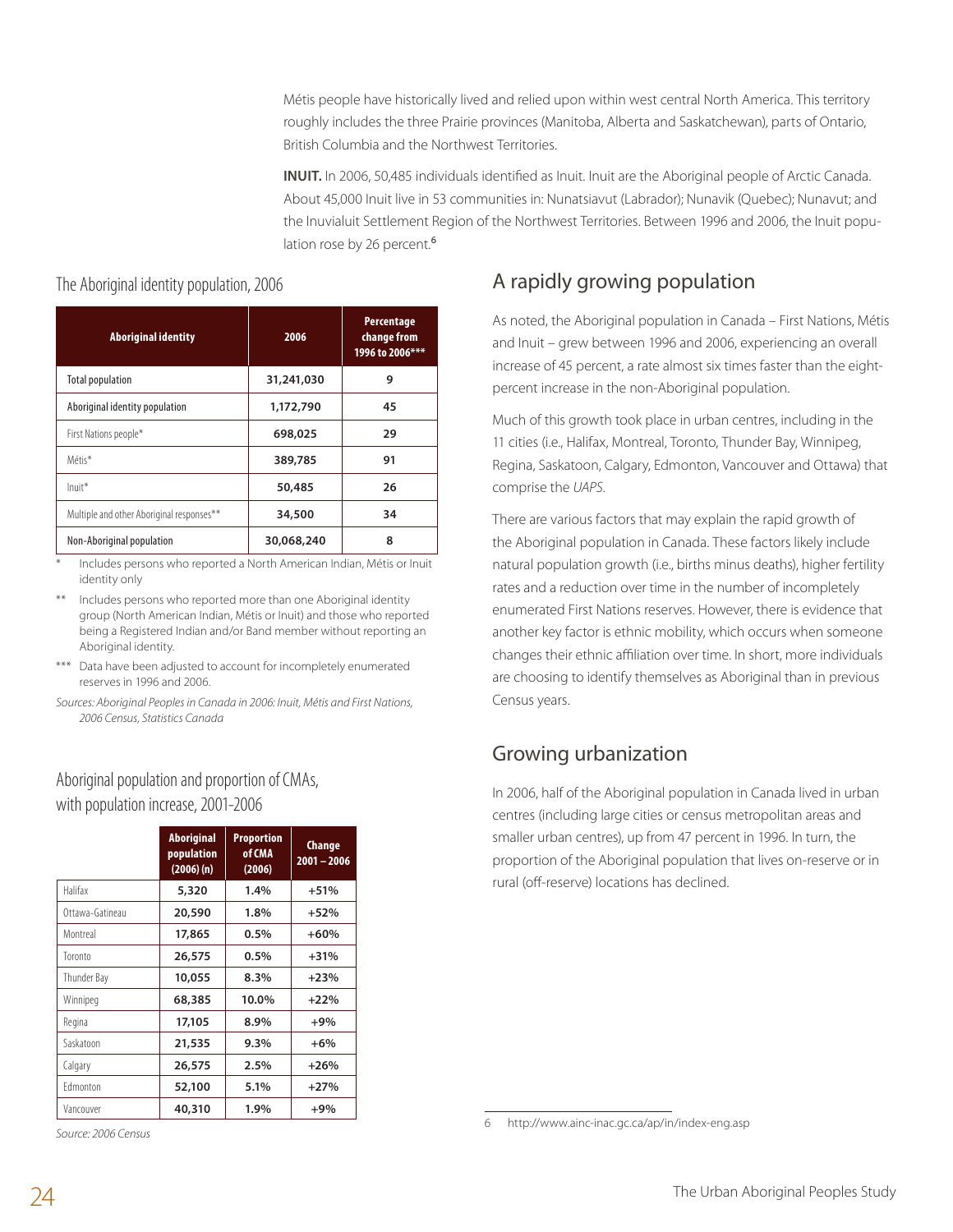Aboriginal groups differ significantly in their degree of urbanization. The most urbanized Aboriginal peoples are non-status First Nations peoples (or nonstatus Indians) and Métis, with 74 percent and 66 percent, respectively, living in urban areas. Status First Nations peoples (or Registered Indians) are less urbanized (38% live in urban centres), with about half of their population (52%) residing on reserves (and about 10% located in rural areas off reserve). Inuit are the least urbanized, with less than 30 percent residing in an urban centre.

## A younger population

Half (48%) of Aboriginal people in Canada are children and young people under 24 years of age, much higher than the 31 percent of the non-Aboriginal population. This proportion is particularly high in Regina and Saskatoon, two cities included in the *UAPS*, which have more than half (56% and 55%, respectively) of their Aboriginal populations aged 24 or younger.

This has implications for the future job market, among others. By 2017, there is projected to be close to a million Aboriginal people of working age (15 and older), or about 3.4 percent of the working age population overall (Statistics Canada 2005). In the same time period, the number of young Aboriginal adults (aged 20 to 29) – those entering the labour market – is expected to grow by more than 40 percent, which is well beyond the projected growth of nine percent among 20- to 29-year-olds in the general Canadian population. The Aboriginal share of the young adult population is likely to be particularly high in the western provinces, potentially accounting for 30 percent of those in their 20s in Saskatchewan and 24 percent in Manitoba. A recent Statistics Canada publication concluded about the western provinces that "the degree to which these regions can integrate these young people in the labour force will become increasingly important."7

#### Socio-economic gaps are narrowing, but slowly

Employment rates improved and unemployment rates dropped for Aboriginal peoples between 2001 and 2006, yet Aboriginal peoples remain less likely than non-Aboriginal people to be employed.<sup>8</sup> Almost two-thirds (65.8%) of Aboriginal people of working age (25 to 54 years) were employed in 2006, up from 61.2 percent in 2001. By comparison, the employment rate for non-Aboriginal people was 81.6 percent in 2006 (up from 80.3% in 2001).

Unemployment rates between 2001 and 2006 declined more quickly for Aboriginal peoples (down 4.2 percentage points) than for the non-Aboriginal population (down only 0.8 percentage points). Despite this improvement, in 2006, Aboriginal peoples (13.2%) were twice as likely to be unemployed as non-Aboriginal people (5.2%).

Distribution of Aboriginal identity population, by location 1996 – 2006



Source: Richards, J. & Scott, M. (2009). *Aboriginal Education: Strengthening the Foundations*. Prepared for Canadian Policy Research Networks. Census data has been revised to account for under-enumeration of reserves.

<sup>7</sup> Jacqueline Luffman and Deborah Sussman, *The Aboriginal labour force in Western Canada, Perspectives*, Statistics Canada, January 2007, Vol. 8, no. 1.

<sup>8</sup> Statistics Canada. 2008. *Canada's Changing Labour Force, Census 2006*. Statistics Canada Catalogue no. 97-559-X. Ottawa, Ontario. http://www12.statcan.ca/census-recensement/2006/as-sa/97-559/pdf/97-559-XIE2006001.pdf (accessed February 15, 2010)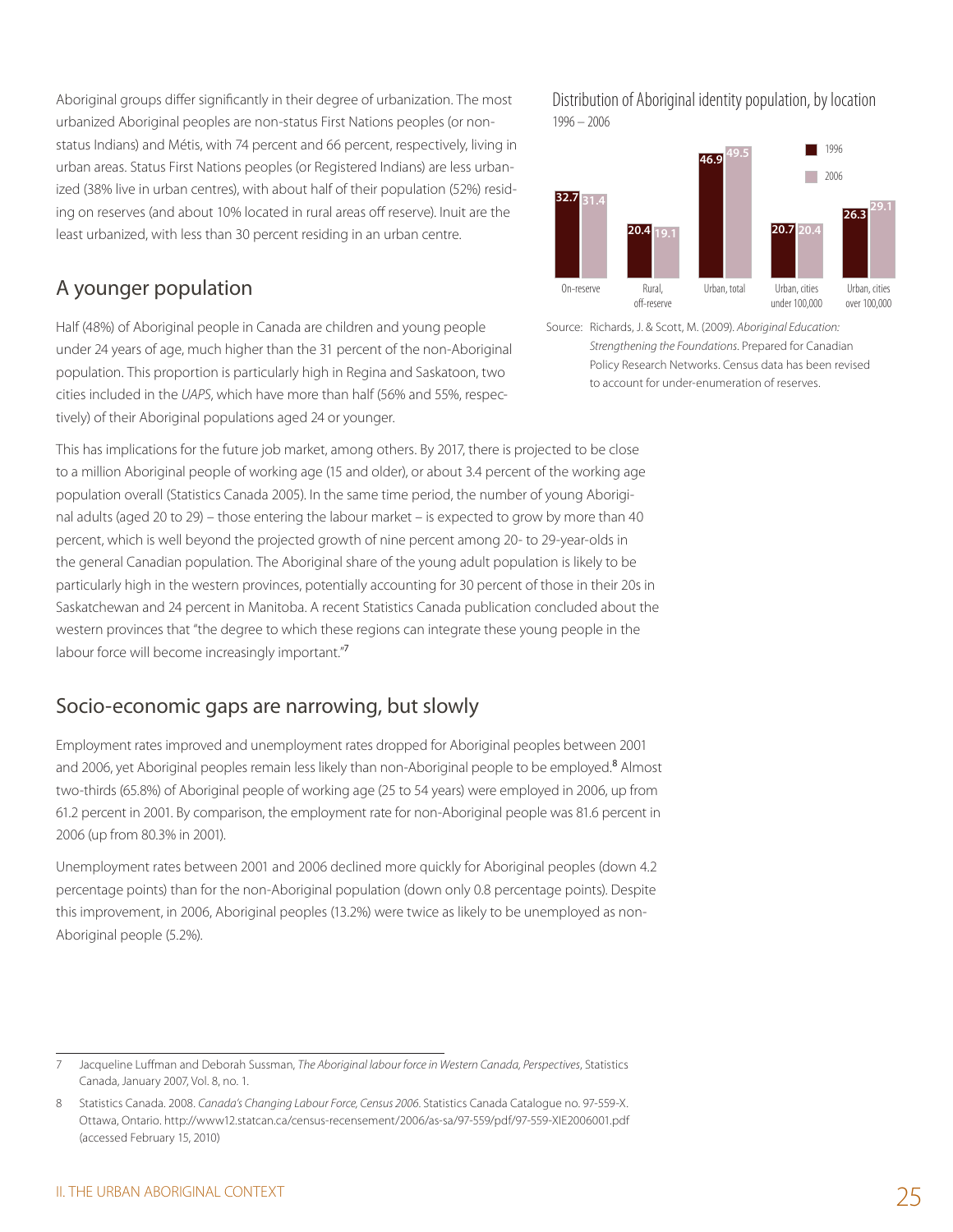Similar patterns have been found in employment income and low-income rates among Aboriginal peoples in cities. Siggner and Costa (2005) found an overall decline in the gap in median employment income between Aboriginal and non-Aboriginal peoples in most Census Metropolitan Areas (CMAs) between 1980 and 2000.<sup>9</sup> Nonetheless, the most recent Census in 2006 continues to show a disparity in the median earnings even among those who worked full-time for the full year between Aboriginal peoples (\$34,940) and non-Aboriginal people (\$41,401). Another study found that, although the low-income rate among Aboriginal peoples in cities dropped between 1995 and 2002, Aboriginal peoples remained much more likely to fall into the low-income category (41.6%) compared to the general population (17.7%).<sup>10</sup>

The phenomenon of ethnic mobility described earlier may explain some of the improvement in employment rate and the reduced gap in employment income. That is, some individuals (those who are employed and have higher incomes) who previously did not self-identify as an Aboriginal person may now be choosing to do so.

#### A diverse population

The Aboriginal populations within each of the cities included in the *UAPS* are not uniform. Their composition varies by the relative proportions of First Nations peoples, Métis and Inuit. For example, Métis comprise only one-quarter of the Aboriginal population of Thunder Bay, but are a majority (60%) in Winnipeg. First Nations peoples form the largest share of the Aboriginal population in most of the *UAPS* cities, with the exceptions of Winnipeg, Calgary and Edmonton, where Métis are the most populous group. In all cities, Inuit are only a small proportion of the Aboriginal population (less than 5%).

There is also diversity within the First Nations populations in each city. Some cities are home to many nations (e.g., Cree, Ojibway, Mohawk), while the First Nations populations in other cities come primarily from one or two nations of origin.

<sup>9</sup> Siggner, A. & Costa, R. 2005. *Aboriginal Conditions in Census Metropolitan Areas, 1981-2001*. Statistics Canada Catalogue no. 89-613-MIE No. 008. Ottawa, Ontario. http://www.statcan.gc.ca/pub/89-613-m/89-613-m2005008-eng.pdf (accessed February 15, 2010).

<sup>10</sup> Heisz, A. & McLeod, L. 2004. *Low-income in Census Metropolitan Areas, 1980-2000*. Statistics Canada Catalogue no. 89- 613-MIE — No. 001. Ottawa, Ontario. http://www.statcan.gc.ca/pub/89-613-m/2004001/4193746-eng.pdf (accessed February 15, 2010).